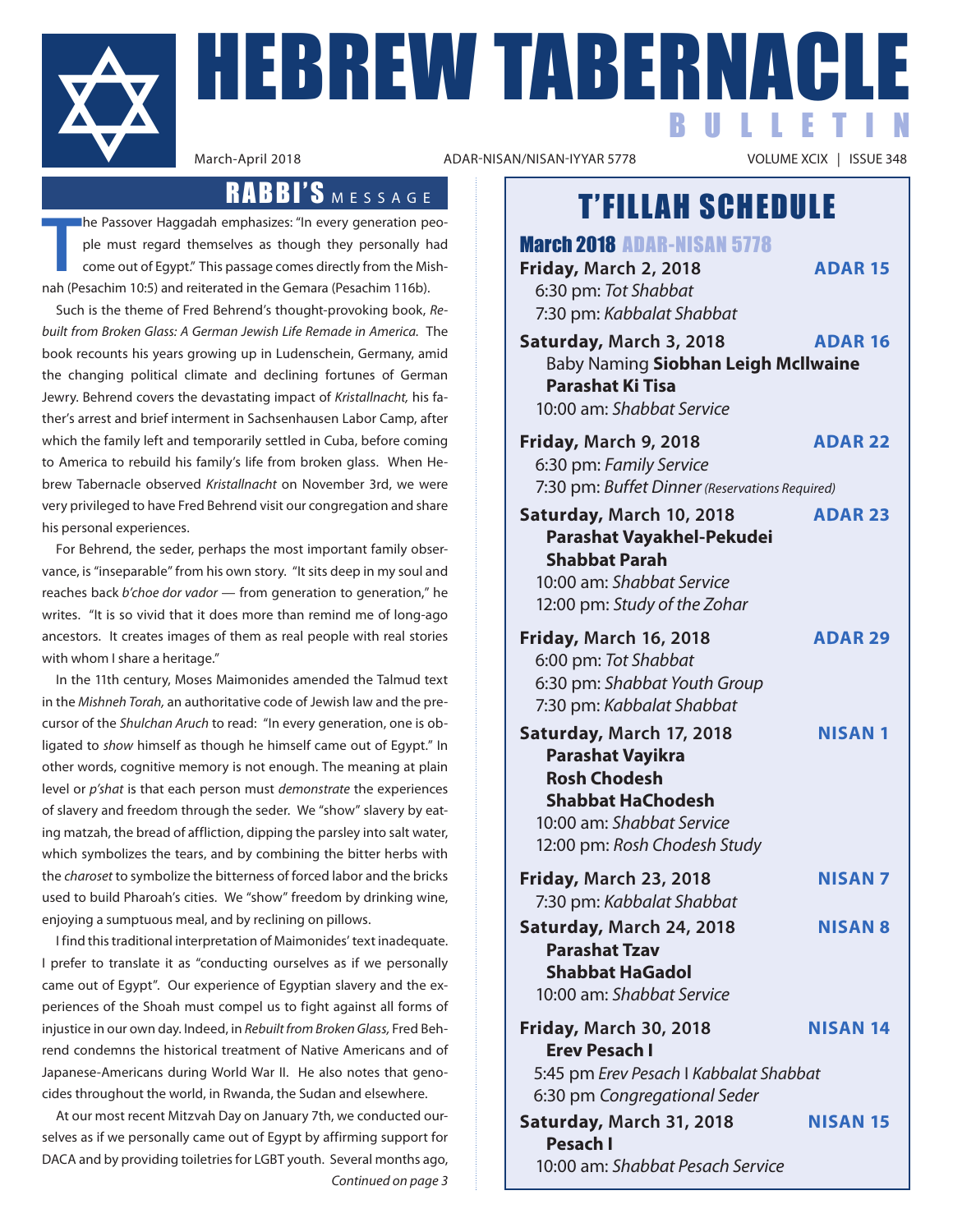

### HEBREW TABERNACLE **CONGREGATION**

*A Liberal Congregation & Progressive Community Center* 

| rebjeff2028@gmail.com                                            |  |
|------------------------------------------------------------------|--|
|                                                                  |  |
|                                                                  |  |
|                                                                  |  |
| jslcsw@aol.com                                                   |  |
|                                                                  |  |
| rselig@lycos.com                                                 |  |
|                                                                  |  |
| mkleinnyc@rcn .com                                               |  |
|                                                                  |  |
| dennykelk@gmail.com                                              |  |
|                                                                  |  |
| morent@att.net                                                   |  |
|                                                                  |  |
| desma.holcomb@gmail.com                                          |  |
|                                                                  |  |
| susan_gellert@yahoo.com                                          |  |
|                                                                  |  |
| dianaddouglas@hotmail.com                                        |  |
| Richard Ehrenreich, z"  Men's Club President                     |  |
| rehrenreichusa@nyc.rr.com                                        |  |
|                                                                  |  |
| skhspr@gmail.com                                                 |  |
|                                                                  |  |
| htoffice@nyc.rr.com                                              |  |
|                                                                  |  |
| htoffice@nyc.rr.com                                              |  |
| 347-843-7111                                                     |  |
| Youth & Family Committee htoffice@nyc.rr.com                     |  |
| Harriet Bailer, Diana Douglas & Regina Gradess GoldWing Curators |  |
| EHBailer@aol.com;dianaddouglas@hotmail.com;                      |  |
| ReginaG99@gmail.com                                              |  |

Web address: *www.hebrewtabernacle.org* Published bi-monthly by the Hebrew Tabernacle of Washington Heights 551 Fort Washington Ave. New York, NY 10033-1908 a member of the union for Reform Judaism

#### Deadline for inclusion in the May-June Bulletin is April 1st

material received after that date will be held until the July-August 2018 issue. *htoffice@nyc.rr.com*

## T'FILLAH SCHEDULE

### April 2018 NISAN-IYYAR 5778

| Friday, April 6, 2018<br><b>Pesach VII</b><br>6:00 pm Tot Shabbat<br>7:30 pm: Kabbalat Shabbat   Erev Pesach VIII             | <b>NISAN 21</b> |
|-------------------------------------------------------------------------------------------------------------------------------|-----------------|
| Saturday, April 7, 2018<br><b>Pesach VIII</b><br>10:00 am: Shabbat & Pesach VIII (and Yizkor)                                 | <b>NISAN 22</b> |
| Friday, April 13, 2018<br>7:30 pm: Kabbalat Shabbat                                                                           | <b>NISAN 28</b> |
| Saturday, April 14, 2018<br><b>Parashat Shmini</b><br>10:00 am: Shabbat Service<br>12:00 pm: Study of the Zohar               | <b>NISAN 29</b> |
| Friday, April 20, 2018<br>6:30 pm: Family Service                                                                             | <b>IYYAR5</b>   |
| Saturday, April 21, 2018<br><b>Laszlo Stein Bar Mitzvah</b><br><b>Parashat Tazria-Matzora</b><br>10:00 am: Shabbat Service    | <b>IYYAR 6</b>  |
| <b>Friday, April 27, 2018</b><br>7:30 pm: Kabbalat Shabbat                                                                    | <b>IYYAR 12</b> |
| Saturday, April 28, 2018<br><b>Ethan Park Bar Mitzvah</b><br><b>Parashat Achrei-Mot Kedoshim</b><br>10:00 am: Shabbat Service | <b>IYYAR 13</b> |

# SAVE THE DATE CONGREGATIONAL/COMMUNITY SEDER Friday, March 30, 2018 (First Seder)

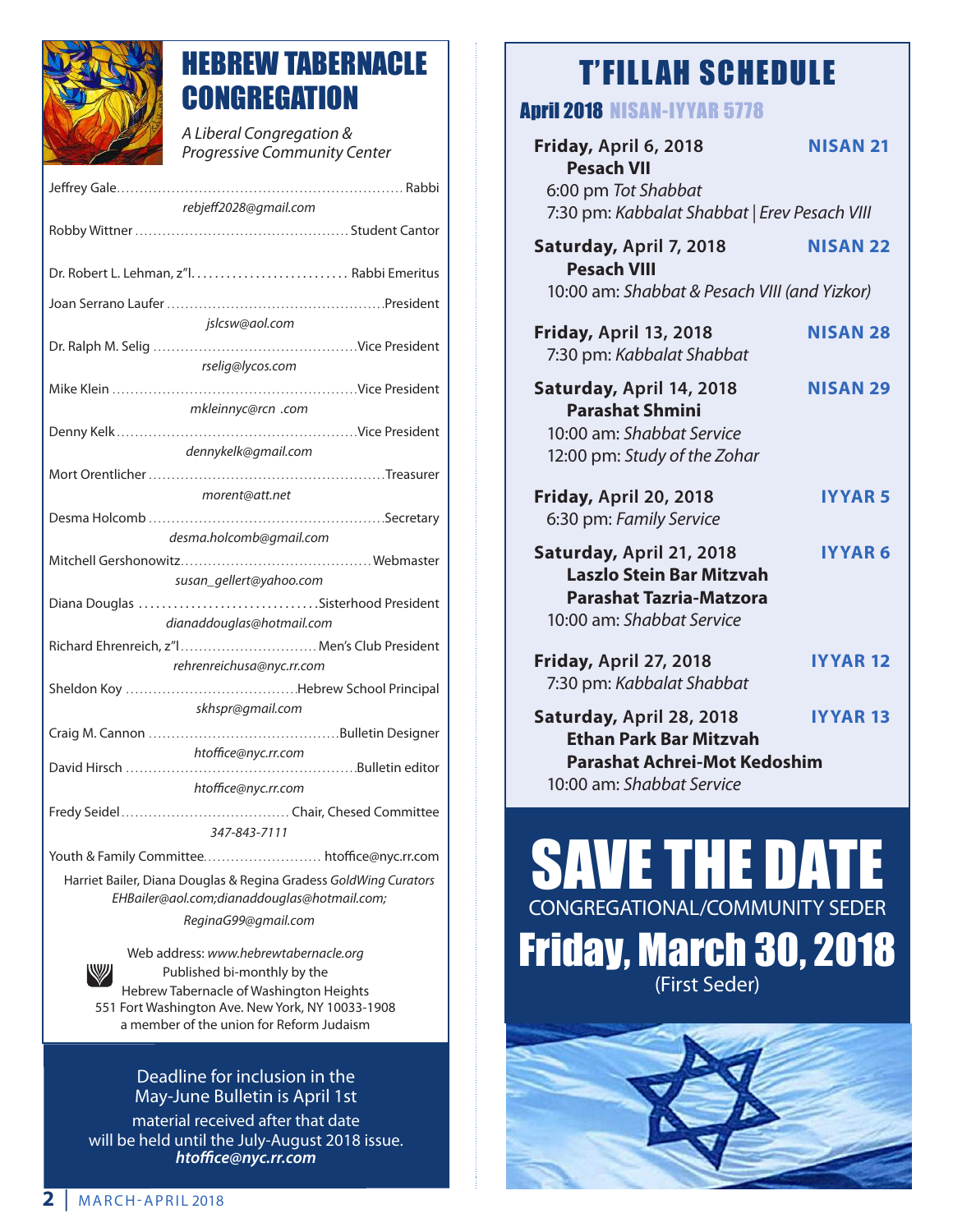#### RABBI'S Message

#### *Continued from page 1*

we organized a vigil at Holyrood Church to support Amanda Morales and her family who are currently receiving sanctuary from deportation. On November 19th, we held our fourth annual Interfaith Thanksgiving program with over 500 attendees representing the rich diversity of Washington Heights.

God's love and concern extends to the destinies of all nations, races, and creeds. Therefore, the mitzvah of *tikkun olam* or repairing the world must not be restricted to the Jewish community. Racism, abortion restrictions, domestic violence, poverty, drug and alcohol abuse, illiteracy, and infringement of civil rights are issues that affect the welfare of all human beings. As our ancestors moved from the European ghettos to live in a multi-cultural society, we must seek interfaith cooperation in combating social ills.

Edward Fleg once wrote: "I am a Jew because in every place where suffering weeps, the Jew weeps." As we eagerly anticipate the celebration of Pesach, let us renew our commitment to social justice for all. In 2018 and beyond, may we look upon ourselves and conduct ourselves as if we had personally come out of Egypt!



### **SUBSCRIBE TO THE BULLETIN!!**

Dear Hebrew Tabernacle Members, You are receiving this edition of the Bulletin electronically unless we have received a request to send a hard copy through the mail. If you would like to receive a hard copy, we ask that you subscribe by sending a \$5 contribution to The Bulletin Fund (if you have not already done so). We also ask that you consider contributing to The Hebrew School Scholarship Fund and the Senior Citizens Support Fund. Please make checks out to Hebrew Tabernacle and write the name of the Fund in the Memo line.

*Thanks for your support!!*

# **O Mitzvah Day!**



# Mitzvah Day by the Numbers

70 adults and kids from Hebrew Tabernacle, Beth Am and the neighborhood made a big difference on Mitzvah Day, which was held Jan. 8th in the HT social hall.

240 PB&J sandwiches in 120 bagged lunches with fruit & cookies for a local food pantry.

50 Full Refugee Backpacks for Operation Refugee Child to send to young Iraqis.

30 Toiletry packs & 20 scarves, 3 hats & set of wrist warmers for the Ali Forney Harlem Drop-in Center for LGBT homeless youth.

**15** Toiletry packs for homeless clients of the Wash. Hts. Corner Project.

500 Children's books for Operation Exodus after-school reading program.

48 Letters to Schumer for a Dream Act (DACA Deferred Action for Childhood Arrivals).

40 Letters to Congress by kids in support of Child Health Insurance Program & by adults on a variety of issues, including net neutrality, Fusion GPS, arctic/oceanic oil exploration & immigrant rights.

11 Progressive posters for future rallies in Bennett Park and in NYC.

57 Beautiful homemade cards for kids in the NY Presbyterian Hospital.

**10** Coats to kick off the Winter Coat Drive — that ran through Jan. 14!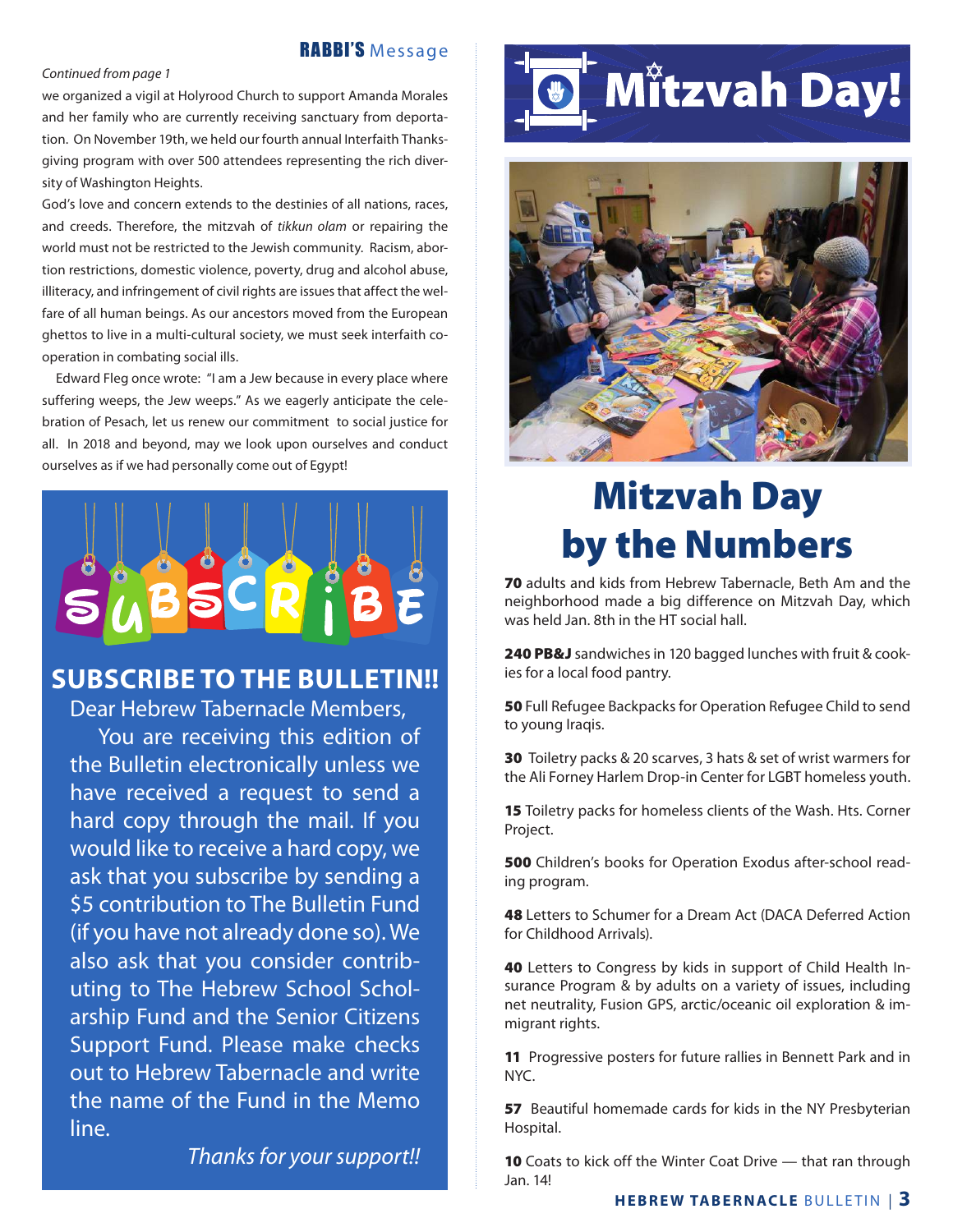# **THANK YOU**

#### **WE GRATEFULLY ACKNOWLEDGE THESE RECENT CONTRIBUTIONS:**

#### **CLERGY ASSIST FUND**

*received a donation from…*

#### **GENERAL FUND – MISC.**

*received a donation from…* Arthur & Joanne Frank General Fund Donation Mitchell & Susan Gellert Gershonowitz **In honor of Mort Orentlicher** 

#### **GENERAL FUND**

*received a donation from…* Alexander Barg & Irina Kandarasheva-Barg In memory of the Yahrzeit of Iosif Barg Bertha Bodenheimer **In the United States and States In memory of the Yahrzeit of Elsie Muller**  Barbara Gonzo, In memory of the Yahrzeit of David Harris Mark & Rita Hamburgh **In memory of the Yahrzeit of Morris Klein** Mark & Rita Hamburgh **In memory of the Yahrzeit of Helen Berg** In memory of the Yahrzeit of Helen Berg William Heinz **William Heinz** Yahrzeit in memory of Henry Maienthau Rolf Hoexter The Yahrzeit Michael & Polina Kruk In memory of the Yahrzeit of Ariel Kruk Marga Marx In memory of the Yahrzeit of Heinz Marx Werner & Audrie Rothschild **In memory of the Yahrzeit of Isadore Max** 

Lana Glaz **Rabbi's Discretionary Fund** 

Rhonda Lee Kaplan In honor of Julia Klein - Sponsorship Kiddush on her Bat Mitzvah Raymond & Trudi Noren **In honor of the Naming Ceremony OF their beloved**, new Great-Granddaughter Siobhan Leigh McIlwaine Rita Rosenthal In honor of Joan Serrano Laufer, Sara Silver, Diana Douglas Judith M. Topper **In honor of Paula Loscocco and Andrew DaSilva** 

 $\left( \left. \frac{1}{2} \right) \sqrt{\pi N} \right)$ 

 Jack & Esther Bloom In memory of the Yahrzeit of Samuel Golden Martin Friedman **In memory of the Yahrzeit of Greta Friedman**  John Habermann In memory of the Yahrzeit of Grete Habermann Clifford & Susan Hamburger In memory of the Yahrzeit of Jeanne Hamburger Mark & Rita Hamburgh In memory of the Yahrzeit of Salo Hamburgh Mark & Rita Hamburgh **In memory of the Yahrzeit of Rivka Zemet** 

 David & Linda Horowitz In memory of the Yahrzeit of Gertrude Horowitz Eric Koesterich In memory of the Yahrzeit of Frieda Lesser Susan Krause **In memory of the Yahrzeit of Robert Krause** In memory of the Yahrzeit of Robert Krause Anneliese Lebrecht **In memory of the Yahrzeit of Walter Lebrecht**  Eve & Marvin Reinheimer Leopold In memory of the Yahrzeit of Steven A. Leopold Michael Melzer In memory of the Yahrzeit of Trude Melzer Lesle & Joan Neumann **In memory of the Yahrzeits of Ruth and Harold Neumann** Peter Oestreicher **In memory of the Yahrzeit of Henry Oestreicher**  Ellen Oppenheimer In memory of the Yahrzeit of Julius Katzenstein Joseph Weissmann In memory of the Yahrzeit of Margaret Burckhardt Dr. Ruth Westheimer **In memory of the Yahrzeits of Max Hanauer**,

Manfred Westheimer, Else Westheimer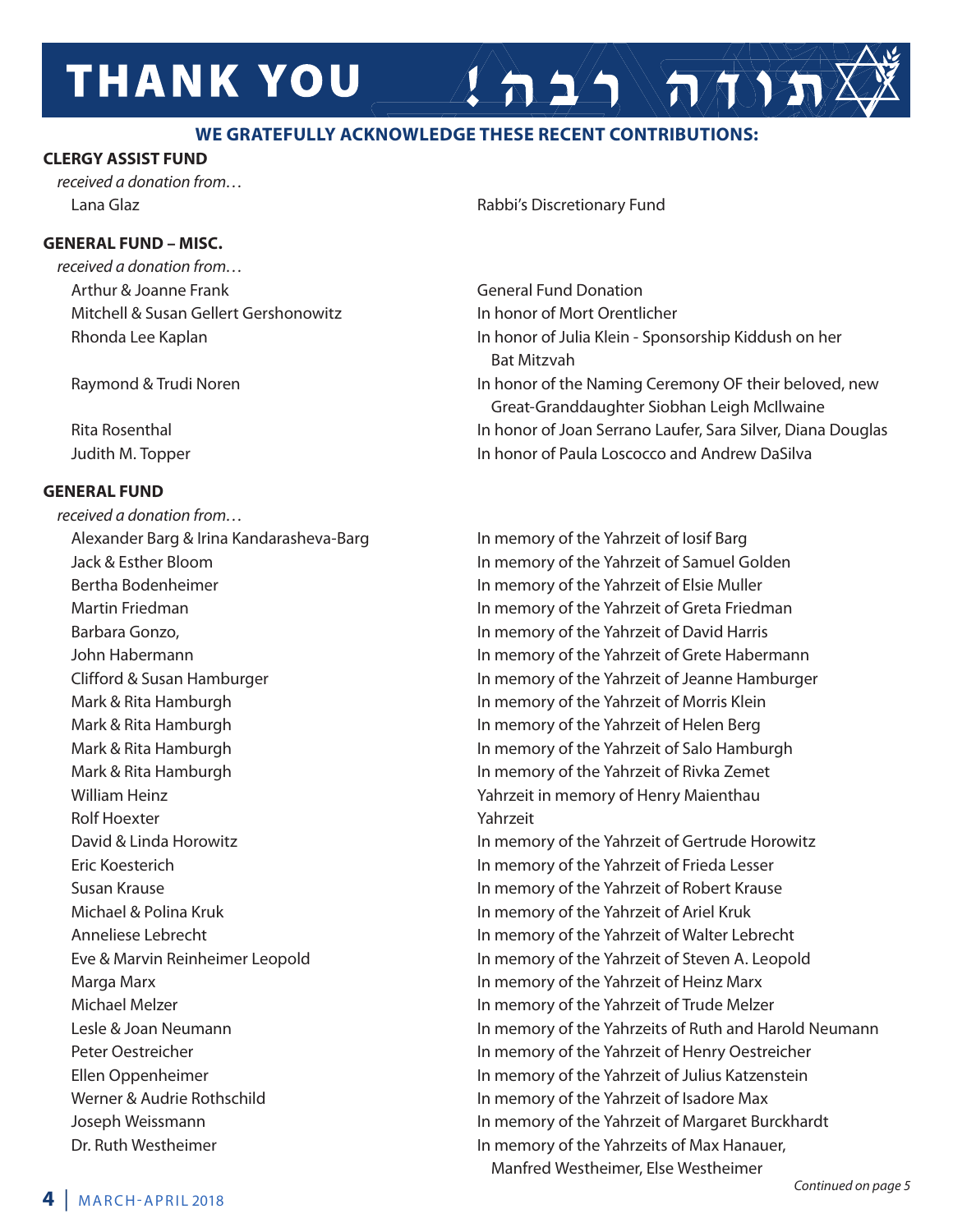# **THANK YOU**

### DONATIONS

*Continued from page* 4

Gwynne H. Wohlgemuth **In memory of the Yahrzeits of Charles and Ruth Bargeski**, Milton Marx

 $\left( \frac{1}{n} \sum_{i=1}^{n} \sqrt{n} \sqrt{n} \right)$ 

#### **HEBREW SCHOOL SCHOLARSHIP FUND**

*received a donation from…*

#### **KIDDUSH/ONEG FUND**

*received a donation from…*

Rita Rosenthal **In honor of Rita and Mark Hamburgh** 

Gary Thalheimer **Kiddush/Oneg Fund** 

### **PRINCIPAL'S DISCRETIONARY FUND**

*received a donation from…*  Harriet Bailer **Principal's Discretionary Fund** Miriam Frank & Desma Holcomb In memory of Werner Frank Renee Toug **In honor of Lior Garelik** 

### **SEDER FUND**

*received a donation from…*

Miriam Frank & Desma Holcomb Mitzvah Day – in memory of Normie Crystal

 Jeff & Marjorie Bauml Contribution to support the annual community Seder. Christopher & Patricia Hametz Berner Contribution to support the annual community Seder. Larry & Eileen Scigliano Cytryn **Chritical Contribution to support the annual community Seder.**  Diana Douglas Contribution to support the annual community Seder. Gertrude Frankel **Contribution to support the annual community Seder.** Victor & Regina Gelb **Contribution to support the annual community Seder.** Mitch & Susan Gellert Gershonowitz **Contribution to support the annual community Seder.** Mark & Rita Hamburgh **Contribution to support the annual community Seder.** Franklin Hess **Example 20** Contribution to support the annual community Seder. Michael & Melanie Klein **Contribution to support the annual community Seder.** Joseph & Joan Serrano Laufer **Contribution to support the annual community Seder.** Rita Rosenthal **Exercise 2** Contribution to support the annual community Seder. Rona Stein **Contribution to support the annual community Seder.** David Townsend **Contribution to support the annual community Seder.** Kurt & Anita Vooss **Contribution to support the annual community Seder.** Susan Weiner **Contribution to support the annual community Seder.** Contribution to support the annual community Seder.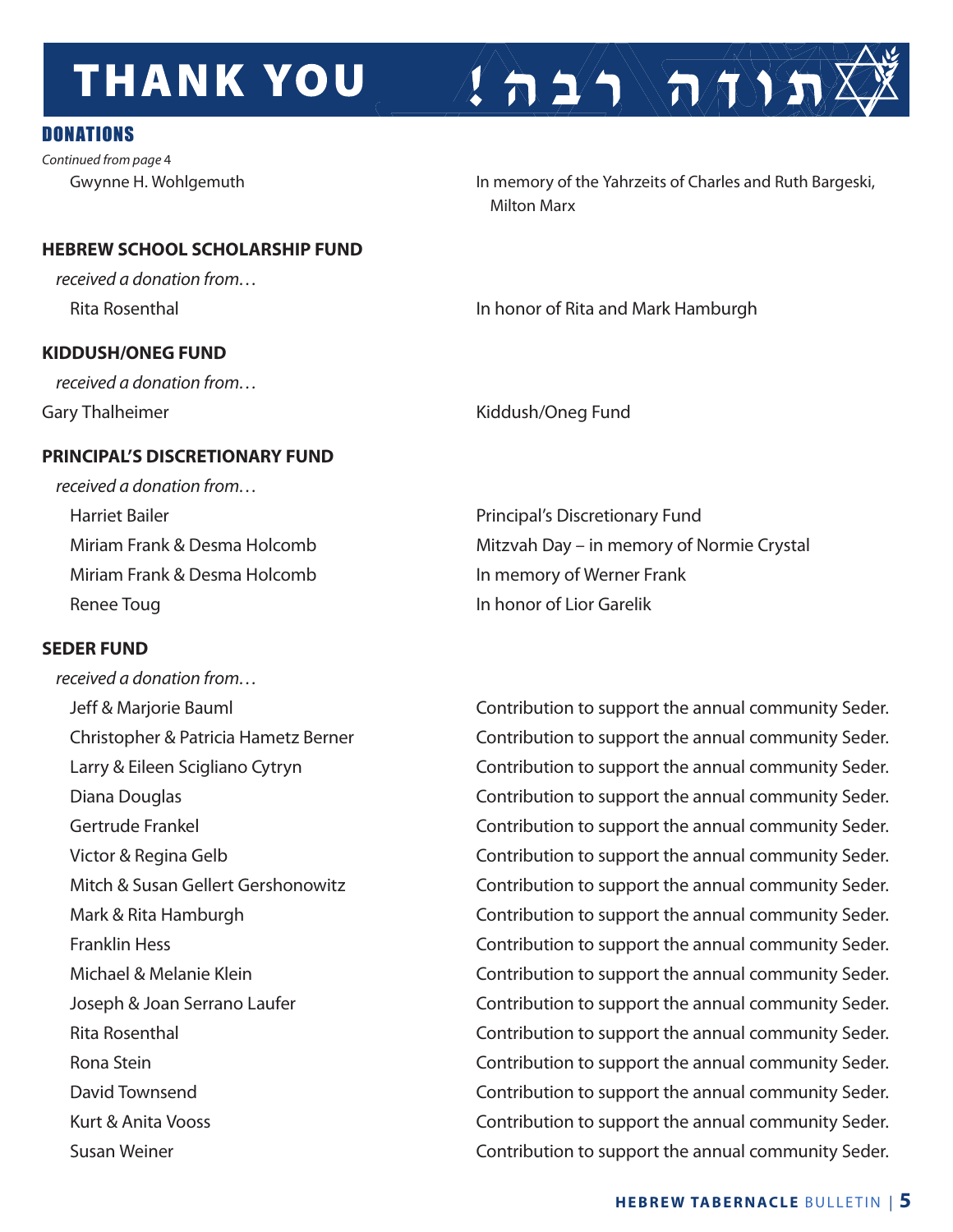Hebrew Tabernacle's Armin & Estelle Gold Wing Art Gallery - March-April 2018 **Spring 2018 Exhibit** 

# **(FOR WE WERE STRANGERS) Living within the guidelines of Vayikra/Leviticus 19:34**

**Vayikra/Leviticus 19:34:**

The strangers that settle among you shall be to you as one born among you.

And you shall love them as yourself, for you were strangers in the land of Egypt.

I am the Spirit of the Universe. I am your G-d.



#### Dearest Neighbors,

During this time of upheaval, please know that you are loved and valued

You are important and have a place in this country, this city, and this community.

Let us stand together and suppor one another with kindness, generosity, bravery, and hope.







### *Artists' Opening Reception, Monday, March 12, 6:00 – 7:45 p.m.*





**212-568-8304 HebrewTabernacle.org. Free admission, M, W ,F 9:30 – 4:45 and some evenings. Exhibit ends April 27.**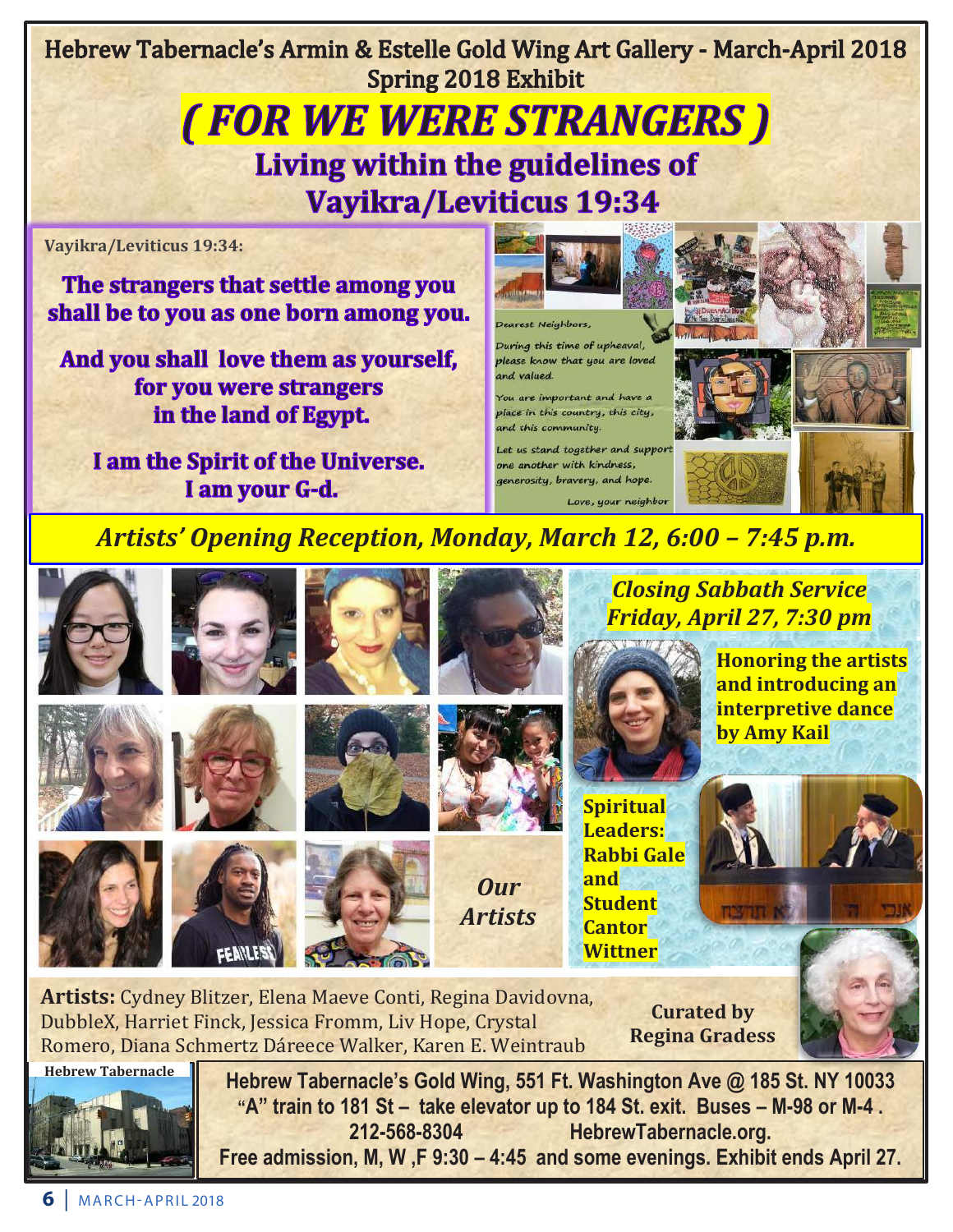#### **IN MEMORIAM**

In grateful memory of the departed whose names are taken from the records of Hebrew tabernacle and Beth am and which appear on a separate weekly Yahrzeit list. It is our minhag to read Yahrzeit names at the Shabbat services following the date. **If you would like a name read, please call the office in the preceding week**.

#### **YAHRZEIT LIST March 4 - 10, 2018**

Frieda Bachert Gustav Bachert Ella Becher Lena Birn Curt J. Blanke Nathan Brandis Samuel J. Cohen Heyman Cohn Harry Crystal Grete Dilloff Fanny Ehrenberg Gunther Ehrlich Moritz & Lydia Einstein Anneliese Eisenberger Jetta Eschelbacher Ida Felsenthal Alice Frankel Jack Golub Ellie Gradess Erwin Grossman Selma Heilbronn Flora Hermann Sally Hermann Helen Hirsch Robert Jacob Fred Julius Julius Katzenstein Theresa Kestenbaum Samuel Klinger William Levitman Peter Levy Jennie Loewenberg Natan Bernt Londner Bettina Silver Lorris Johanna Michel Moritz Moses George F. Muller, Sr. William J. Neuberg Dave Newman Sylvia Olefson Arthur Plaut Esther Rosenberg Ruth Rosenstam Evelyn Rosenstein Irwin Ross Eric Salomon

Lia Scheidt Richard R. Scheidt Bernhard Schwartz Rosy Simonstein Dr. Max Sorell Margaret Sorell Louis Stadholz Otto I. Stiefel Morris Strassburger Renee Salzman Tabor Samuel Weingarten Samuel Wertheimer Alice Winter Justin Winter Ernest A. Wolff Rivka Zemet

#### **March 11 – 17**

Max Bauman Walter Berney Curt S. Bertheim Lottey Blattman Edith Block Felix Cahn Hannah Cohn Evelyn Deutsch Ignatz Dingfelder Nathan C. Engel Henry Eppstein Alois Eysler Maurice Fleshler Anna Frank Arnold H. Fried Jacob J. Gerber Max Gottschalk Sophie Gruensfelder Max Hanauer Else Heidenheimer Fanny Heimann Alex Heyman Bruno Isaac Ludwig Jacobi Hippolyte Jonas Gerhard Jordan Martin M. Kastan Chava Rivka Kohn Kurt Levin Rebecca Lewin

Moritz Lowenthal Gertrude Maier Elizabeth McDowell Joseph Melzer Sara Neugarten Siegfried Neugarten Renee Obermeier Julius Regensburger Sophie Regensburger Rebecca Rosenberg Dr. Anna Rosenow Hilde Rubel Leo Schachter Dora Scheirer Bertha Schwenk Eve Greenberg Segal Bernhard Singer Artur Sittenmann Clara Sittenmann Siegfried Steinhardt Elsie Strauss Ruth Taylor Edith Wachsner Jack Weigel Else Westheimer Manfred Westheimer Simon Wieser Josef Wodowski Samuel Wohlstetter

#### **March 18 – 24**

Victor Adler David Arndt Debra Bernhardt Mildred Besser Lili Bier Harry Bimberg Herman Blatt Hedwig Bloch Jacob Braun Ernst D. Frank Herman Frant William Freeman Charlotte Haendel Bina Hanauer Percy E. Hart Lore Heilbronn Dr. Martin Hirschowitz Moritz Hirschowitz Margot Hochberger Lotte Katz Minnie Klebanoff Pincus L. Klein Isidor Kulb

Ruth Landsberg Hanna Langstadt Trude Lauer Walter Lesser Sigmund Levin Alice Levy Eric Loeb Selma Loebenberg Betty Lowenthal Max Maas Nathan Maier Paula Marshall Bessie Nemlich Rose Ober Pauline Oppenheimer Walter Rinehouse Anna May Freeman Rose Joseph Rosenberg Oskar Schwarz Joseph Schweitzer Jacob Seligman Julius Sessler Marie Smith Josef Sonnenfeld Agnes Steiner Ernest Strauss Thilla Suessel Dr. Arnold Taub Janis Townsend Henry Uhlfelder Jeanette Ward Siegfried Weil Emma Weinberger

#### **March 25 –31**

Albert Alexander Blondine Alexander Dina Alexander Maxine Baar Salo & Rosa Bandmann Rebecca Berliner Sophie Blankenstein Nelly Bloch Clara Dittmann Lena Doniger Ruth Wolf Ehrlich Louis Fein Jeanne Florsheim Arnold Fraenkel Julius Froehlich Willy D. Fromm Bianca Ganzman Jennie C. Gold Continued on page 8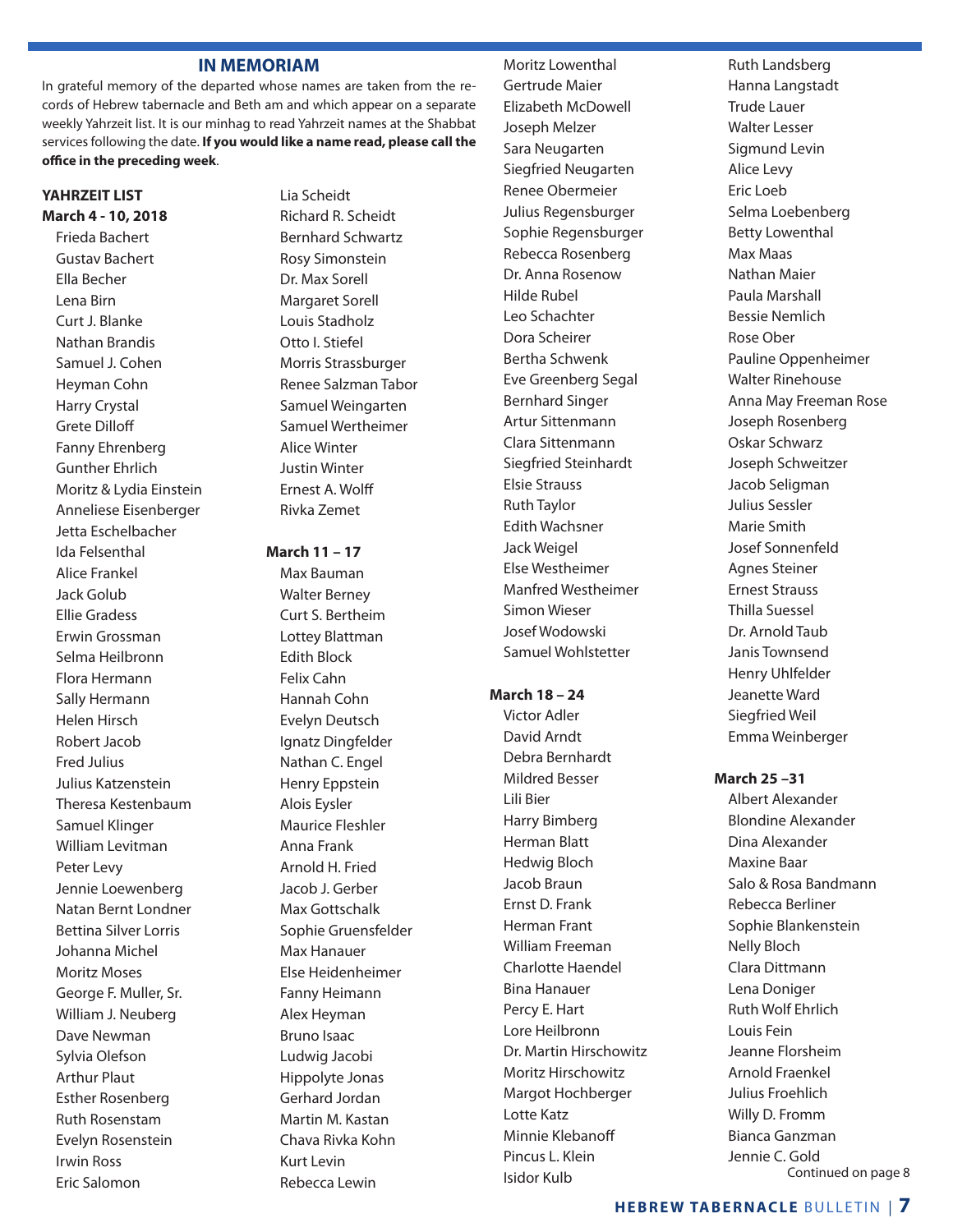#### **YAHRZEIT LIST**

*Continued from page 7* Eva Gorton Dora Seidner Greenbaum Sarah Grinstein Erwin E. Haimann Albert Hamburger Salo Hamburger Hermann Himmelweit Arthur Hirsch Simon Hirsch Edith Jacobi Curt Jellin Seligman Levi Rev. Meyer A. Levinson Richard Lewitus Fritz Loeb Erna Loewenstein Erich Marx John H. Mayer Renate Mccutcheon Moses Milshtein Jack Morris Lina Mosback Arthur Muller Norman Myers Tessie Myers Henry Nesselroth Enoch Nordlinger Otto Samuel Oppenheim Isabel Perlman Daniel Pinsky Lynn Presley Ray Roman Helma Roos Simon S. Rosenstamm Martha Rothenberg Robert Rothenberg Ronald Rubinstein Kurt Speier Fritz Ultmann Anna Vickers Hansi Wickert Alma Wolff

#### **April 1 – 7**

Ilse Amson Egon Bachrach Frank Bloch Irene Cahn Emily Cappel Lillie Cohen Millie Coster Abraham L. Diamant Isidore Dolinger

**8** | MARCH-APRIL 2018

Lore Emanuel Martha Federmann Gretel Feibelman Bernhard Feist Herbert Feist Sophie Fleischmann Edith Friedman Jack Gerber Armin Gold Charles H. Greenberg Erna Heart Herman Heidelberger Elizabeth Heymann JoAnn Hoffman Amelia Reisel Horowitz Mina Jarajewski Isaak Jutkowski Toni Kahn Alfred Katz Walter Kaufman Benjamin Laguna Gershon Levin Lina Levite Daniel Levy Ludwig Loewkowitz Bernard Lowenthal Marcus Lowenthal Bertha Magasiner Sophie Magasiner Leo Maier Emmy Marx Henny May Marion E. Mayer Charles Neadel Sally Neu Bessie Newman Magda Oberlander Max & Clara Rohrheimer Mark Rosenfeld Max Salomon John H. Scharf Annie Schiff Irving Schuster Aaron L. Schwartz Joseph P. Smith Max Spector Oscar Spector Ada Speyer David Stern Dr. Frederick D. Stern Lillie Stream Riyan Tejada Hans David Tobar Charlotte Tucker

Donald Edwards

Hans Weile Simon Weinberger Ethel Weisbard Ruth S. Weiss Herman Wolf Esther Zacks Javier Garcia Zurita

#### **April 8 – 14**

Irene Adler Harriet Appel Irene Baltuch Lillian Baumblatt Florentine Behrendt Herman Behrendt Shlomo & Nacha Brandis Grete Callman Sarah Chekinsky Phil Deutsch Cantor Henry Ehrenberg Julia Ehrenreich Edith Eisemann Justin English Rosa Faber Victor Faber Bernard Forscher Bernard Frank Ernst J Galewski Friedrich Gemeiner Salomon & Fradel Gemeiner Mathilde Golden Charles Graff Lee Sally Grossman Hedwig Gruenbaum Frances Gutter Pauline & Moses Hanauer Sigmund Herz Julius Holdheim Selma Israel Manya Kaplow Morris Katz Samuel Konig Ruth Krautman Ruth Krautman Emilie & Heinz Langstadt George Lebow Jacob Lefkowitz Alfred Lehmann Sol Light Siegfried Loewenstein Gida Lomnitz Rhoda P. Marquith Jacques J. Mayer Lena Michel Julius Morgenroth

Walter Mosbacher Dwora Muetz Abraham Ober Elsie Oestreicher Helene Oppenheim Barnet Perlman Paul Pollack Theo Rendl Mamie Rosenbluth Ruth Rosenthal Paul A. Salz Jeanette Scheuer Richard Schulz Irma & Julius Siegel Selma Siegel Manya Silverstein Julius Simon Klara Simon Linda Diane Solomon Max Stern Fanny B. Strauss Jeanette & Salomon Strauss Emil Vorzimer Olga Weihermann Irma Weinheim Rosi Weinheim Bernard Weissman Bella & Leopold Werberg Benjamin Willis Peter L. Wolff Max Zobel Robert M. Zweig

**April 15 – 21**

Sol Altschuler Harry N. Baruch Walter Bergmann Leo Blankenstein Machla Braun-Speishandler Max Breitbarth Bernard F. Duhan Rev. Max Ehrenberg Carol Feller Eric Fourier Arthur Frank Elsie Frank Martin Freund Alfred Grau Steven Allen Greenbaum Dr. Arthur Hahn Traude Hamburgh Emanuel Hamelburger Clara Hirsch Judge Charles Horowitz Continued on page 9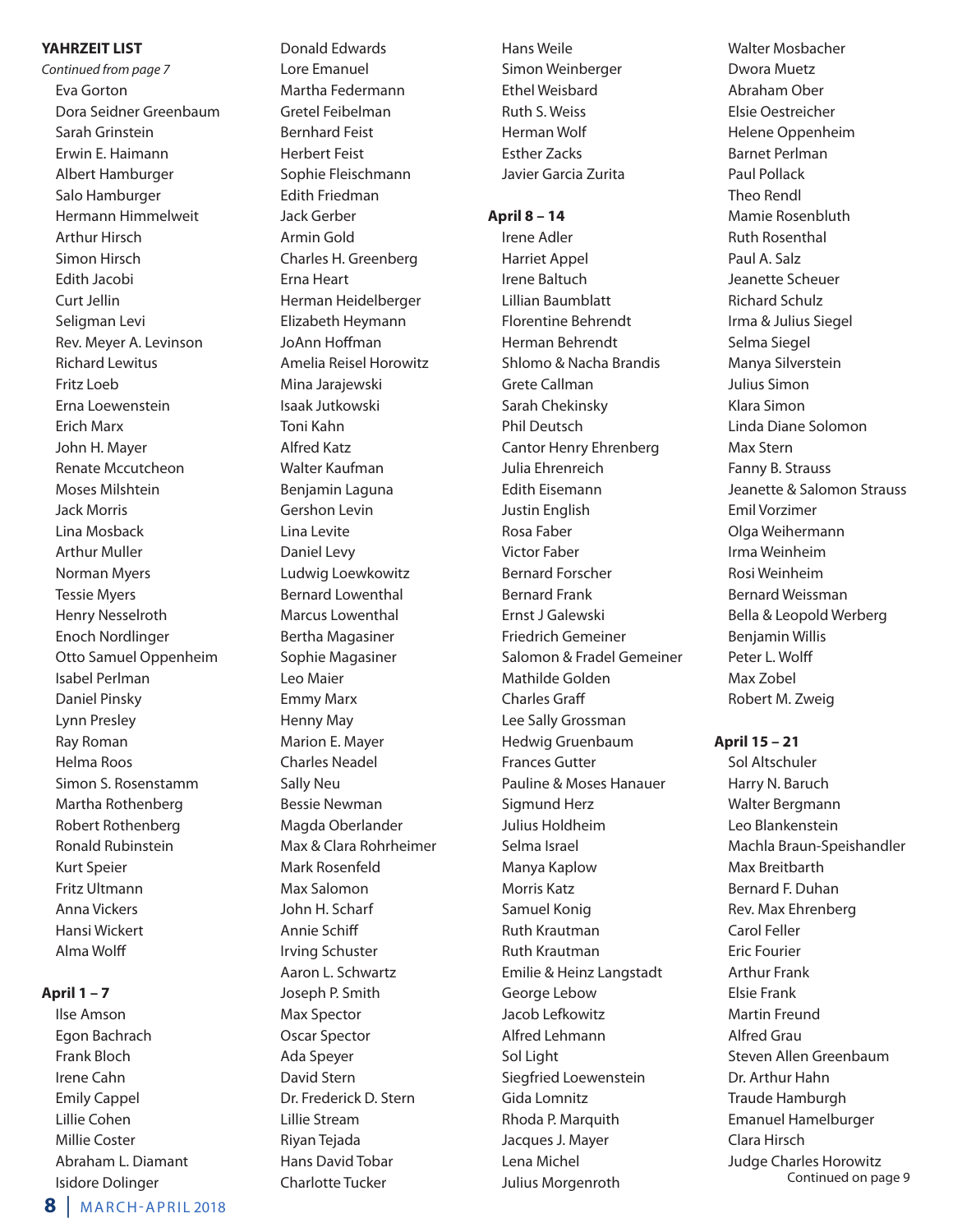#### **YAHRZEIT LIST**

*Continued from page 8* Anna Kalfus Herbert Kann Bertha Kaufman Carola Klein Anna Kramer Rebecka Lachmann Emma Lambert Selma Landauer Jules Lebell Martha Levi Ilse Lichtstern Stefanie Lowen Ruth Lowenthal Jacob Mandelbaum Max Marx Julius May Charles Mayer Louis Michael Zessi Nelkens Jonathan Ragovin Henny Rinehouse Mina Roos Ruth Rosenbaum Jonas Leib Rosner Bruno J. Salomon Flora Schloss Eugenie Seligsberg Milton Semes Ben J. Sondheim Otto Sonnenfeld Thekla Strauss Irma M. Tyson Fred Wolff

#### Jacob Wolff

**April 22 – 28** Nathan Abrams Sonia Ahrens Emanuel Bellefond Charlotte Blatt Henry K. Bronheim Gustav Buchdahl Abraham Cohn Irene Danziger Irene Danziger Pfc. Gunther Dorzback Irmgard Ehrlich Arthur Frank Siegfried Gold Franziska Goldstrom Rita Greenberg Louis Gutmann David Heimann Meta Hermann Joseph Hirsch Anne Hoexter Bess Kaufman Florence Keidan Arthur S. Klashman Annie Kohlhagen Herman Kohlman Joseph Leindheim Renate C. Maas Doris Mannheimer Kathe Marcus Alice Marx Erna Marx Hilde Marx Ernest May

Gary Mendel Dr. Henry Mintz Dr. Jacob Joseph Nadel Anna Nadelman Katherine Neumann Emma Norman Rosa Ochs Bertha Pels Kurt Reis Faith Rosenzveig Dr. Hugo Schutz Leo Secunda Esther Seide Lilli Seligsohn Maurice Silverstein Ruchel Spiewak Dr. Ernst Springer Helene Stern Kurt Stern Berthold Strauss Erna Strauss Solomon Strisower Erwin Winter Gertrude Wittner Sidney S. Wolff

April 29 – May 5 Moses Barth Julius Baum Karl Baum Dr. George Benson Max Buchdahl Harry Donish Fred F. Duhan Georg Feibel

Max E. Fischler Judith Frank Trude Goldsmith Tilde Gruenebaum Albert Heilbronn Alice Hoexter Eva M. Huvos-Lowenthal Josef Israel Allison Krause Mildred Kutell Ray Lewis Isaac Linden Sessy Mayer Jeff Miller Zacharias Mode Robert A. Muller Lorraine Fay Myerson-Anderson Alfred Regensburger Max Regensburger Joel Rosenbaum Elise Rothschild John Rubino Sandy Scheuer Bill Schroeder Toni Simon Rudy Simonstein Fred Stacy Max Stadthagen Minna Steinberg Adolph Stern Annie Stiefel Bertha Strauss Judith B. Turiel Ray Weigert Judit Wolff

### *NEWLY RENOVATED SOCIAL HALL* PLANNING AN EVENT? COME SEE THE

*AT THE*

Hebrew Tabernacle Synagogue

in the heart ofWashington Heights

Conveniently located at 185th Street and Fort Washington Avenue, half a block from the A train and M4 bus stop.

An assortment of rooms to suit small, medium or large occasions, including meetings, formal celebrations, classes, film presentations & live performances.

Suitable for catered events; equipped with a full Kosher kitchen and in-house catering at rates to fit any budget.

Seating capacity for 800 in our historical Sanctuary, complete with organ, piano, and sound-system.

Our grand Social Hall holds 375 and is equipped with curtained stage, projection screen, sound system, banquet tables, and piano.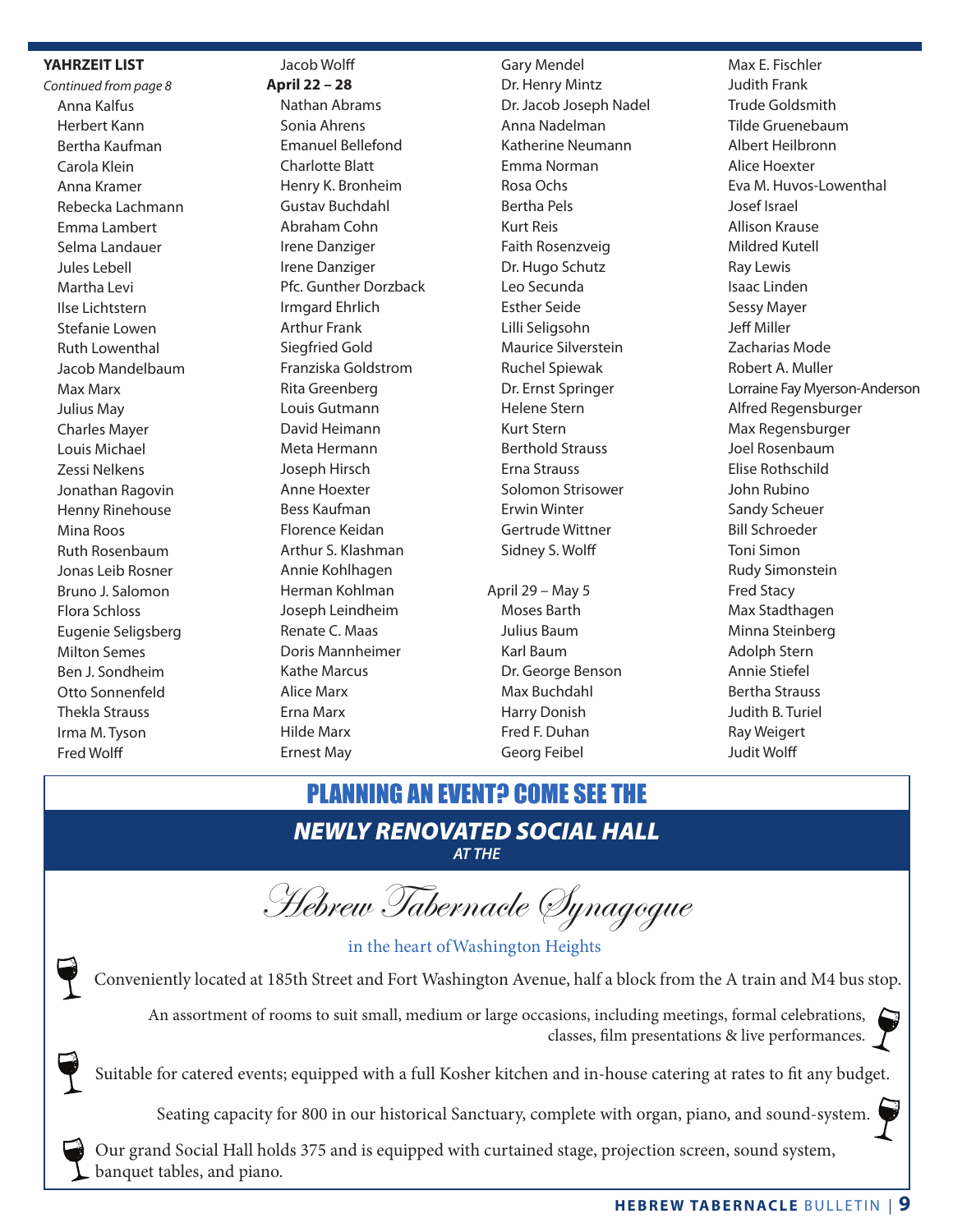

# Ethan Park Bar Mitzvah **April 28, 2018**

**E**than Wasow Park is a 7th grader at PS.IS 187. He is turning 13 on April 18th, 2018. His favorite thing to do in his free time is take photos and edit them using software to enhance what you would normally see in a picture. He brings out the color, contrast, exposure, highlights, saturation, and sharpening of the photo. His favorite things to take pictures of are nature and the city around him. He also writes stories after school and gets them published through Uptown Stories. When he is older, he would like to be a photographer, and if that doesn't succeed, he will take on his writing passion. A few months ago, he participated in the stage crew for his school's musical, High School Musical Jr. He also uses Don't Stop Believing as his go-to karaoke song.





# Laszlo Stein Bar Mitzvah **April 21, 2018**

**L** aszlo Stein is in the 7th grade at PS/IS 187, where he has gone since Kindergarten. Laszlo enjoys school and music, and studies clarinet and guitar. His loves science and he is particularly interested in astronomy. Laszlo is on his school track team (didn't he just win an event?). His favorite track and field event is the long jump. He also likes to play video games, especially Minecraft and Roblox. During the summer, Laszlo has enjoyed several different camps including Independent Lake Camp. For his Bar Mitzvah service project, Laszlo has been volunteering as a helper in the FYI after school program at PS 128 where he helps 1st graders play and do their homework. His experience at PS 128 has improved his Spanish and increased his respect and admiration for teachers of young children. Laszlo lives with his parents Elena and Melissa, and his older brother, Elias. He has lived in NYC for his whole life, but has enjoyed visiting England, Canada, and Mexico.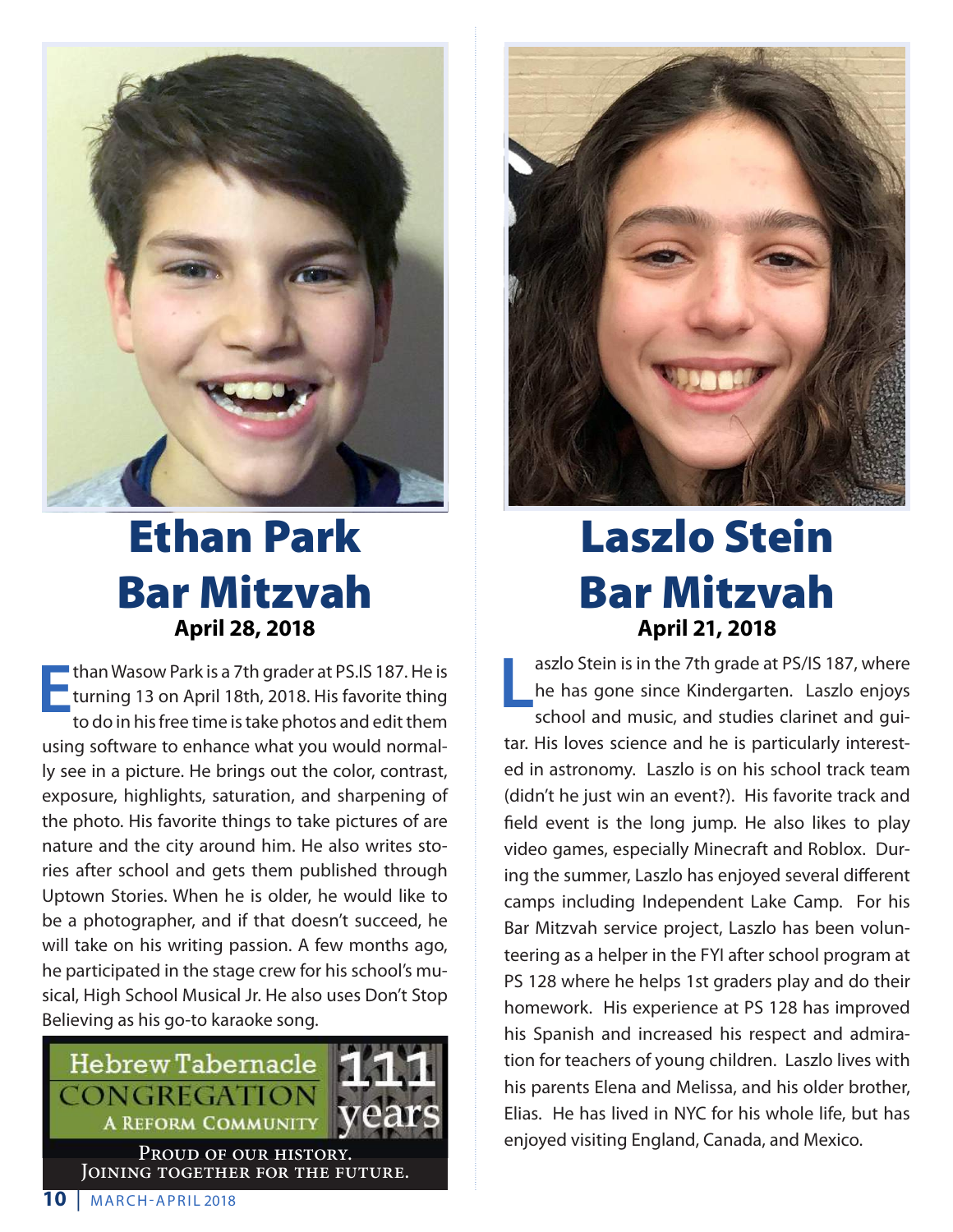

### Channukah Lighting Service

*By Andie Authers, 9th grade*

**T** his year, our Channukah service was a little different and really fun, with more songs that little kids would enjoy. We did hand movements to "David Melech," "Lots of Latkes" and the Maccabees song. I, for one, enjoyed this service because it was lighter, and we spent most of the time singing together by the light of 30 or so menorahs. They included a wooden plank I painted at the Y when I was 3 years old, with metal nuts glued on to hold candles instead of screws. Other favorites were a T-Rex and a Noah's Ark. My little brother liked all the sports-themed ones. We ended the night with a spicy rendition of the Ladino classic "Dos Kandelikas" with music director Ralph Selig giving the electronic organ's voice a Latin beat.

Remember the **Hebrew** Tabernacle with a bequest. Give a gift for generations to come and be remembered forever

# Seder News

**Jood News for our First Night Congregational/Community Seder** on March 30, 2018! Our caterer, Yitzi, has told us that he will be able to hold his price to us at the same level as last year – with no change in the menu.

We still have quite a way to go to reach our goal in donations to the Seder Fund, so that it will be affordable for everyone who wants to participate in our communal celebration of the Exodus. However, early indications are that we will be able to keep the price the same as last year. So please continue to make your donations to the Hebrew Tabernacle Seder Fund.

Additional good news: We will extend the \$50 (\$25 for health aides and children) cost of participation for Hebrew Tabernacle members, to members of Fort Tryon and Beth Am congregations, as well as members of other organizations that use our premises.

Thank you in advance for your donations and participation.



# "Let My People Go!" **for Kids and Adults**

**O**ur Kabbalat Shabbat music and theatre experience for children reached a new high on Jan. 12 with the music of Adam Feder, a neighbor who leads the Shul Band, infusing an original production of "Let My People Go!" Twenty parents and other adults pondered free will and fate in the Exodus and in our own time during prayer, social time and reflection.

Adam's energy added to the hilarious musical script of youth group founder and director Mitch Gershonowitz. With buzzing bugs, cows tipping over from pestilence, tennis balls for hail, of course, toy frogs, the kids dramatically keeled over with each plague. Moses and Pharaoh, each with a mighty staff, faced off, until the Hebrews escaped through the blue fabric of the parting seas.

During the rehearsal, the adults discussed how prejudice is learned but can become a habit that hardens hearts and his hard to break through.

Don't miss the next Youth Program and Adult Kabbalat Shabbat with discussion on March 16!